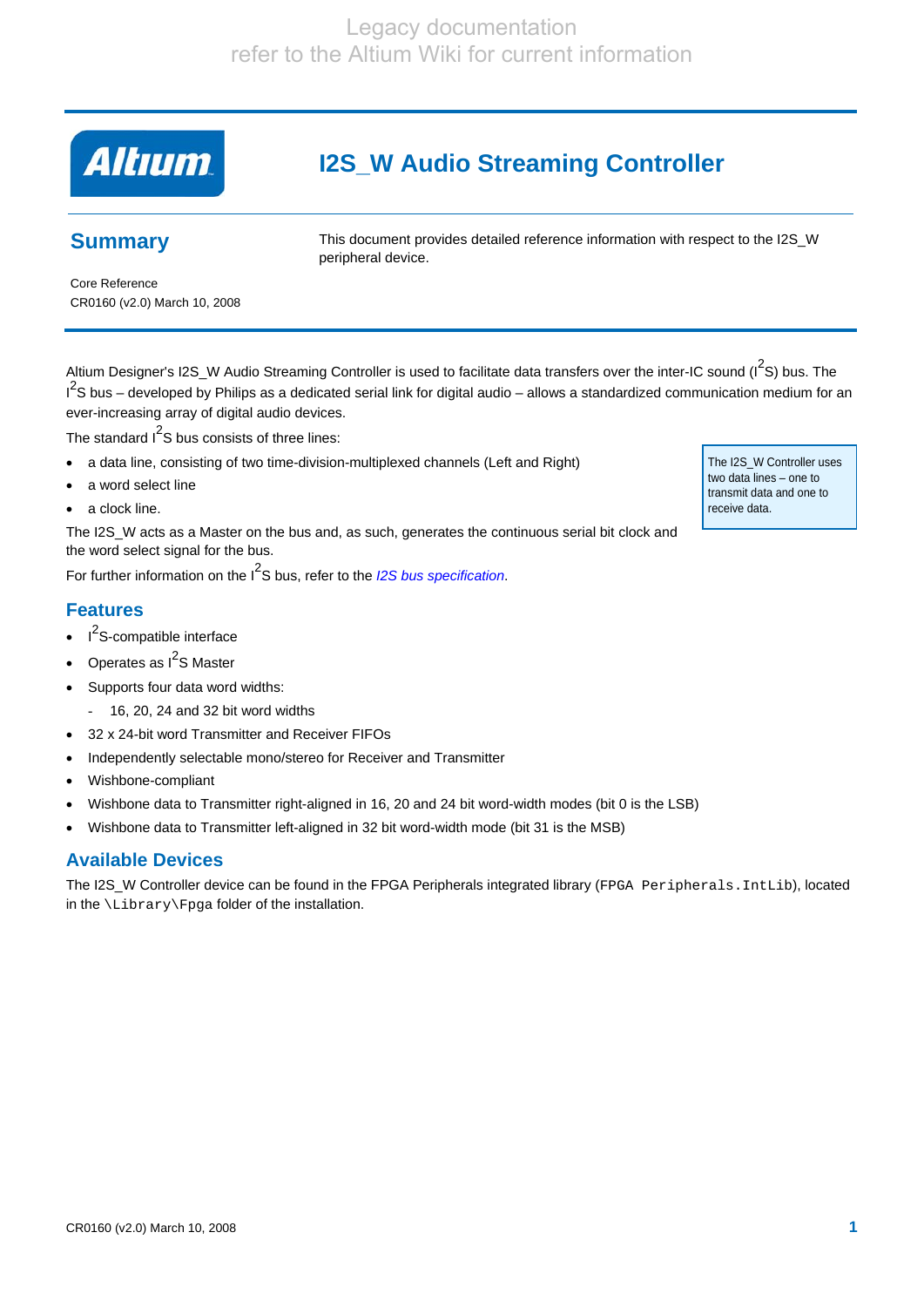*I2S\_W Audio Streaming Controller* 

# **Functional Description**

### **Symbol**



*Figure 1. I2S\_W Controller Symbol.* 

### **Pin Description**

*Table 1. I2S\_W pin description* 

| <b>Name</b>            | <b>Type</b> | Polarity/<br><b>Bus size</b> | <b>Description</b>                                                                                                                                                                                                                                                       |  |  |  |  |
|------------------------|-------------|------------------------------|--------------------------------------------------------------------------------------------------------------------------------------------------------------------------------------------------------------------------------------------------------------------------|--|--|--|--|
| <b>Control Signals</b> |             |                              |                                                                                                                                                                                                                                                                          |  |  |  |  |
| CLK_I                  |             | <b>Rise</b>                  | External (system) clock signal                                                                                                                                                                                                                                           |  |  |  |  |
| RST_I                  |             | High                         | External (system) reset                                                                                                                                                                                                                                                  |  |  |  |  |
|                        |             |                              | <b>Host Processor Interface Signals</b>                                                                                                                                                                                                                                  |  |  |  |  |
| STB_I                  |             | High                         | Strobe signal. When asserted, indicates the start of a valid Wishbone data<br>transfer cycle                                                                                                                                                                             |  |  |  |  |
| CYC_I                  | ı           | High                         | Cycle signal. When asserted, indicates the start of a valid Wishbone cycle                                                                                                                                                                                               |  |  |  |  |
| ACK O                  | O           | High                         | Standard Wishbone device acknowledgement signal. When this signal goes<br>high, the Controller (Wishbone Slave) has finished execution of the requested<br>action and the current bus cycle is terminated                                                                |  |  |  |  |
| ADR_I                  | H           | 2                            | Address bus, used to select an internal register of the device for writing<br>to/reading from                                                                                                                                                                            |  |  |  |  |
| DAT_O                  | $\circ$     | 32                           | Data to be sent to host processor                                                                                                                                                                                                                                        |  |  |  |  |
| DAT_I                  | ı           | 32                           | Data received from host processor                                                                                                                                                                                                                                        |  |  |  |  |
| WE_I                   |             | Level                        | Write enable signal. Used to indicate whether the current local bus cycle is a<br>Read or Write cycle:<br>$0 = Read$<br>$1 = Write$                                                                                                                                      |  |  |  |  |
| INT_O                  | $\circ$     | High                         | Interrupt output line. An interrupt can be generated based on the comparison of<br>the level of data in the Receive or Transmit FIFOs, with the value defined for the<br>watermark, loaded into the Control register. For more information, see Interrupt<br>generation. |  |  |  |  |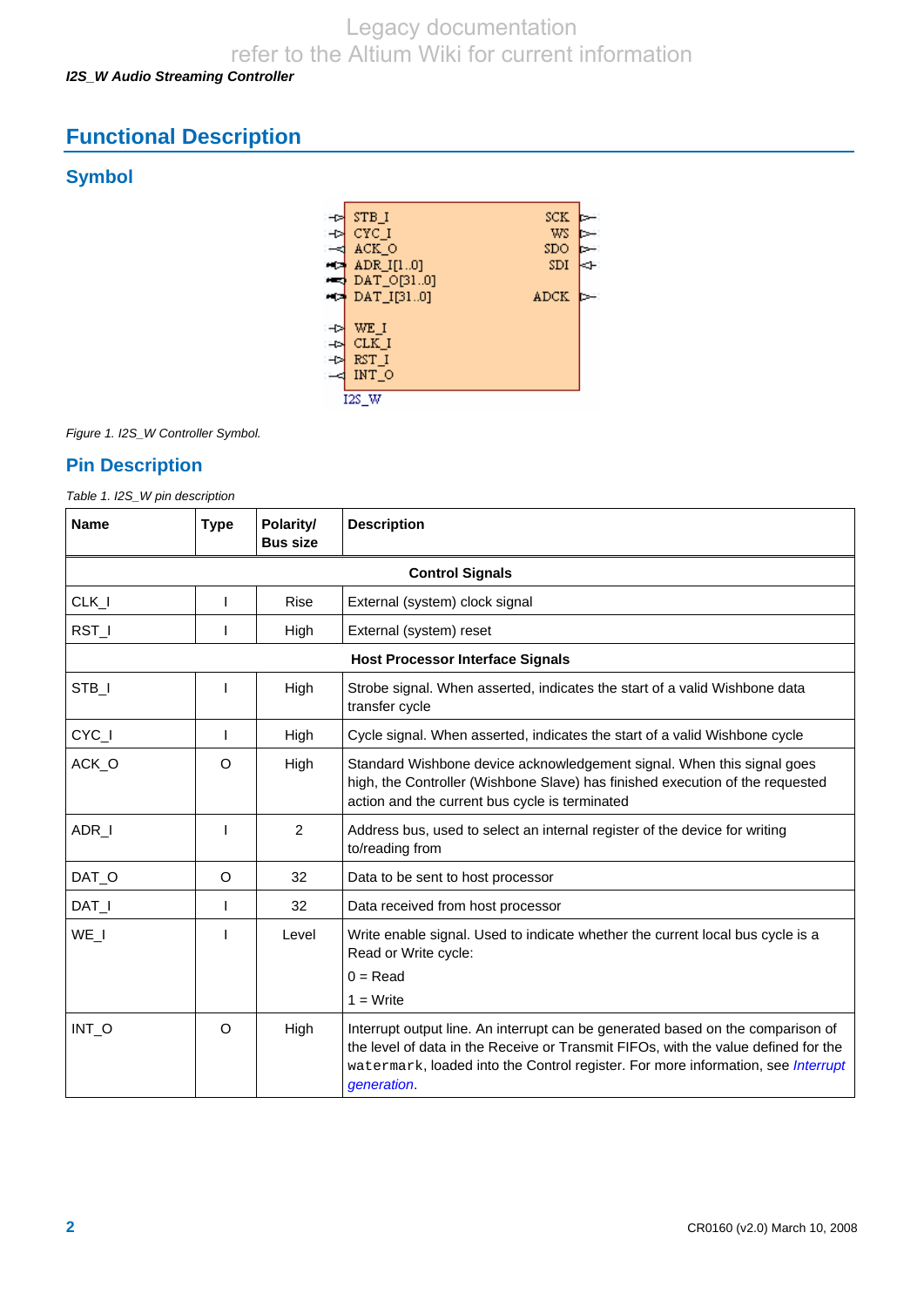| I <sup>2</sup> S Bus Interface Signals |          |             |                                                                                                                                                                                                                            |  |  |  |  |
|----------------------------------------|----------|-------------|----------------------------------------------------------------------------------------------------------------------------------------------------------------------------------------------------------------------------|--|--|--|--|
| <b>SCK</b>                             | $\Omega$ | <b>Rise</b> | Continuous serial clock                                                                                                                                                                                                    |  |  |  |  |
| <b>WS</b>                              | $\Omega$ | Level       | Word Select.                                                                                                                                                                                                               |  |  |  |  |
|                                        |          |             | $0 =$ Channel 1 (Left)                                                                                                                                                                                                     |  |  |  |  |
|                                        |          |             | $1 =$ Channel 2 (Right)                                                                                                                                                                                                    |  |  |  |  |
|                                        |          |             | This signal not only determines the data channel, but also is used to effectively<br>delimit transmitted data words. WS always changes state one clock cycle (SCK)<br>before the MSB of the next data word is transmitted. |  |  |  |  |
|                                        |          |             | The frequency of this signal is equal to the sample rate. In one cycle of WS, one<br>sample (left + right channel) can be transmitted.                                                                                     |  |  |  |  |
| <b>SDO</b>                             | Ω        |             | Serial Data Out                                                                                                                                                                                                            |  |  |  |  |
| <b>SDI</b>                             |          |             | Serial Data In                                                                                                                                                                                                             |  |  |  |  |
| <b>ADCK</b>                            | $\Omega$ | <b>Rise</b> | Additional Serial Clock. The frequency of this signal is calculated as 256 * f <sub>ws</sub> ,<br>where f <sub>ws</sub> is the frequency of the Word Select line and is equal to the sample<br>rate.                       |  |  |  |  |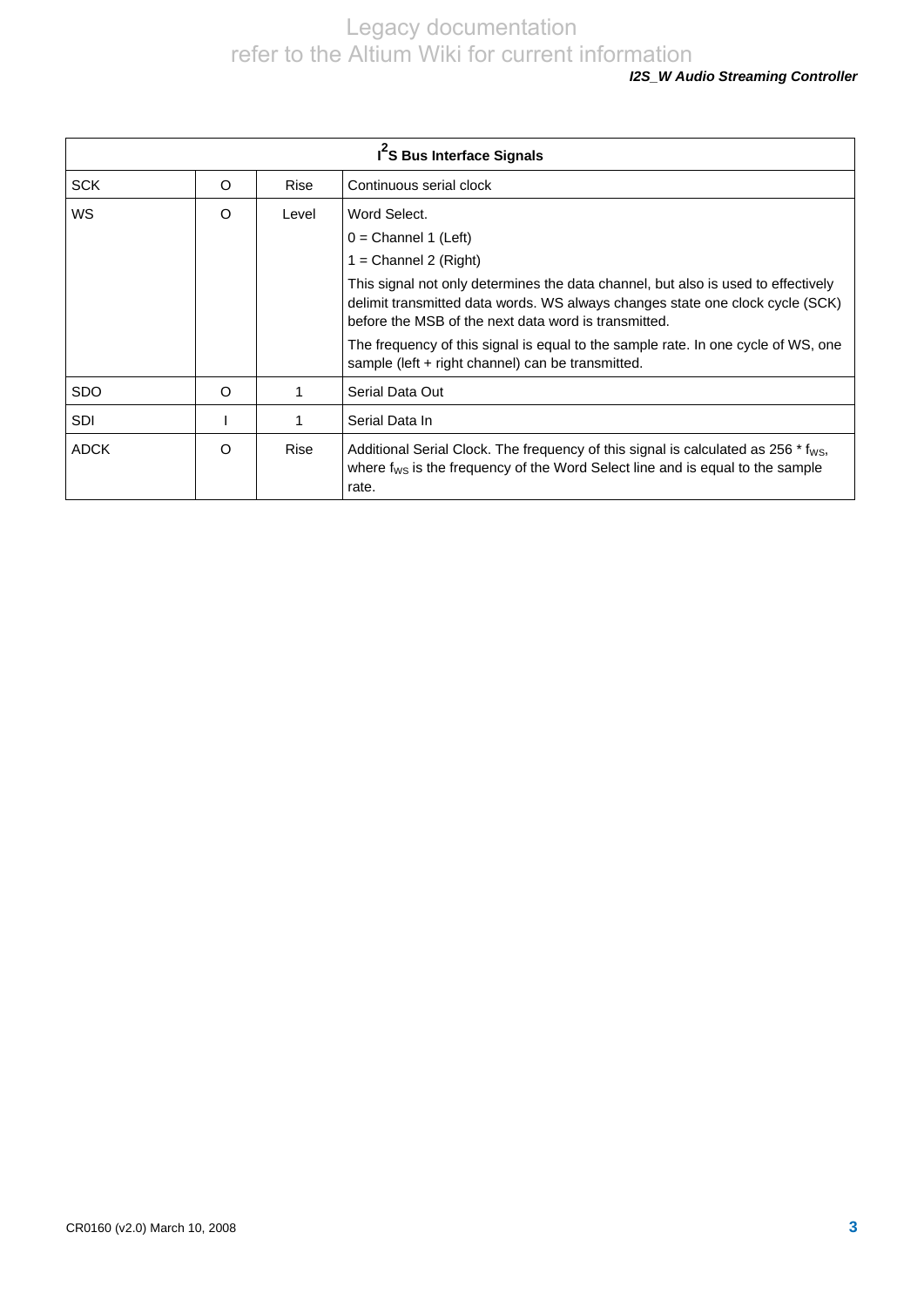# Legacy documentation

refer to the Altium Wiki for current information

### *I2S\_W Audio Streaming Controller*

## **Hardware Description**

### **Block Diagram**





### **Internal Registers**

The following sections detail the internal registers for the I2S\_W Controller that can be accessed from the host processor.

### **Control Register (CONTROL)**

**Address**: 0h

**Access**: Read and Write

**Value after Reset**: 0000\_0000h

This register is used to store the 8-bit prescaler and 8-bit watermark values for the Controller.

*Table 2. The CONTROL register* 

| <b>MSB</b> | LSB |
|------------|-----|
|            |     |

| 16<br>31 | 15        |           |
|----------|-----------|-----------|
| $-$      | watermark | prescaler |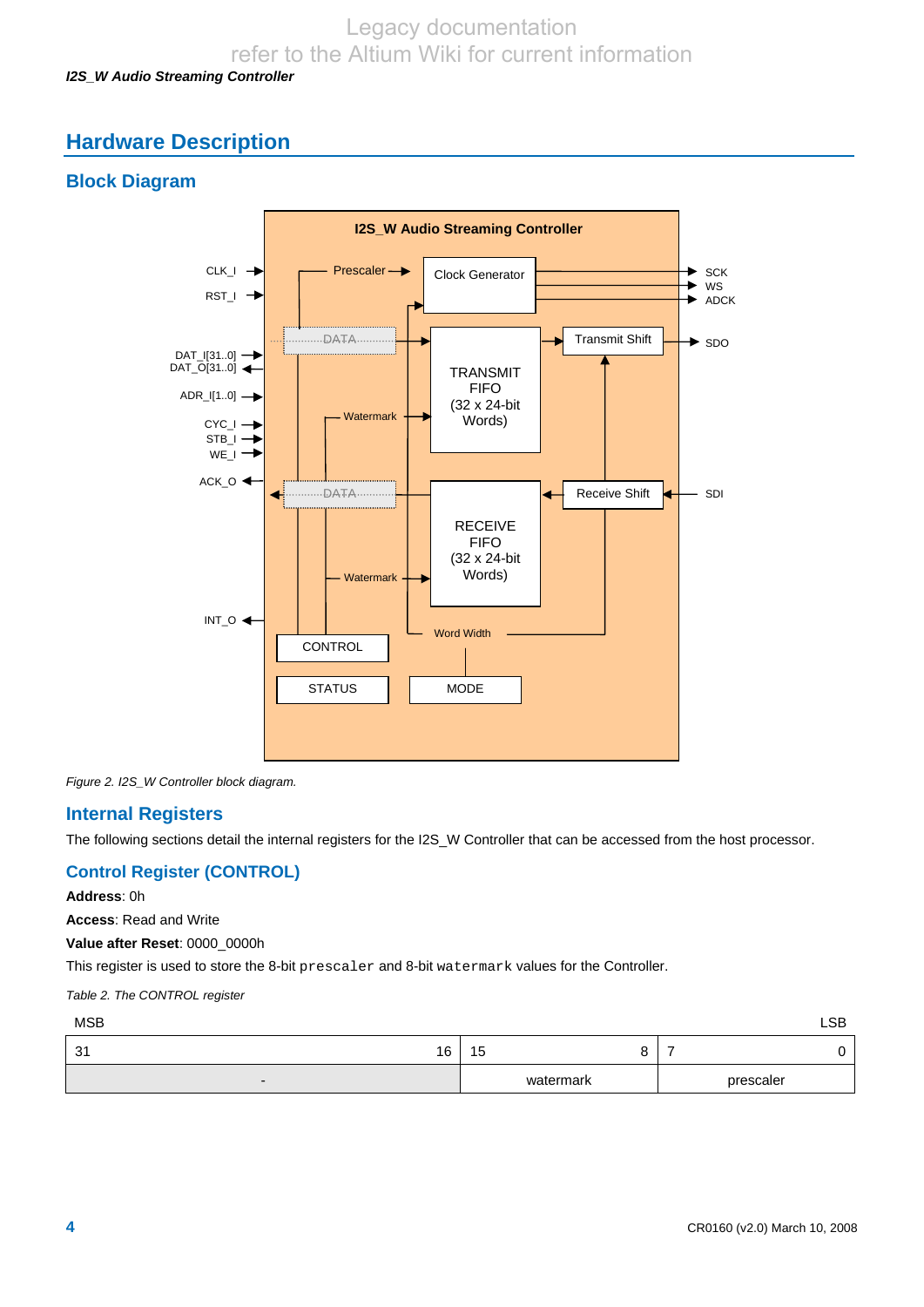#### *Table 3. The MODE register bit functions*

| <b>Bit</b>           | Symbol                   | <b>Function</b>                                                                                                         |
|----------------------|--------------------------|-------------------------------------------------------------------------------------------------------------------------|
| CONTROL.31CONTROL.16 | $\overline{\phantom{0}}$ | Not Used.                                                                                                               |
| CONTROL.15CONTROL.8  | watermark                | 8-bit watermark value, effectively used to set the interrupt<br>generation point for both the Transmitter and Receiver. |
| CONTROL.7CONTROL.0   | prescaler                | 8-bit prescaler value, used to divide the CLK_I signal frequency to<br>256*sample frequency.                            |

### **Mode Register (MODE)**

**Address**: 1h

**Access**: Read and Write

**Value after Reset**: 0000\_0000h

This register is used to set the operational mode of the Controller and to enable interrupts for the Transmitter and Receiver.

*Table 4. The MODE register* 

| <b>MSB</b>               |      |          |                  |            |     |    |               |   |                          | LSB      |
|--------------------------|------|----------|------------------|------------|-----|----|---------------|---|--------------------------|----------|
| 15<br>-31                | 14   | 12<br>ں، | $\sqrt{2}$<br>12 | 4.4<br>. . | 10  |    | $\Omega$<br>O | - | 6                        | - 5<br>0 |
| $\overline{\phantom{0}}$ | rxie | txie     | rxen             | txen       | slr | mi | mo            | - | $\overline{\phantom{0}}$ | wwidth   |

| <b>Bit</b>     | Symbol | <b>Function</b>                                    |
|----------------|--------|----------------------------------------------------|
| MODE.31MODE.15 |        | Not Used.                                          |
| MODE.14        | rxie   | Receiver Interrupt Enable.                         |
|                |        | $0 = Disabled$                                     |
|                |        | $1 =$ Enabled                                      |
| MODE.13        | txie   | Transmitter Interrupt Enable.                      |
|                |        | $0 = Disabled$                                     |
|                |        | $1 =$ Enabled                                      |
| MODE.12        | rxen   | Receiver Enable.                                   |
|                |        | $0 = Disabled$                                     |
|                |        | $1 =$ Enabled                                      |
| MODE.11        | txen   | Transmitter Enable.                                |
|                |        | $0 = Disabled$                                     |
|                |        | $1 =$ Enabled                                      |
| MODE.10        | slr    | Select Left/Right for Mono In.                     |
|                |        | $0 = \text{Left}$                                  |
|                |        | $1 =$ Right                                        |
|                |        | This bit is ignored if the mi bit (MODE.9) = $0$ . |
| MODE.9         | mi     | Mono In.                                           |
|                |        | $0 =$ Stereo                                       |
|                |        | $1 = \text{Mono}$                                  |
| MODE.8         | mo     | Mono Out.                                          |
|                |        | $0 =$ Stereo                                       |
|                |        | $1 = \text{Mono}$                                  |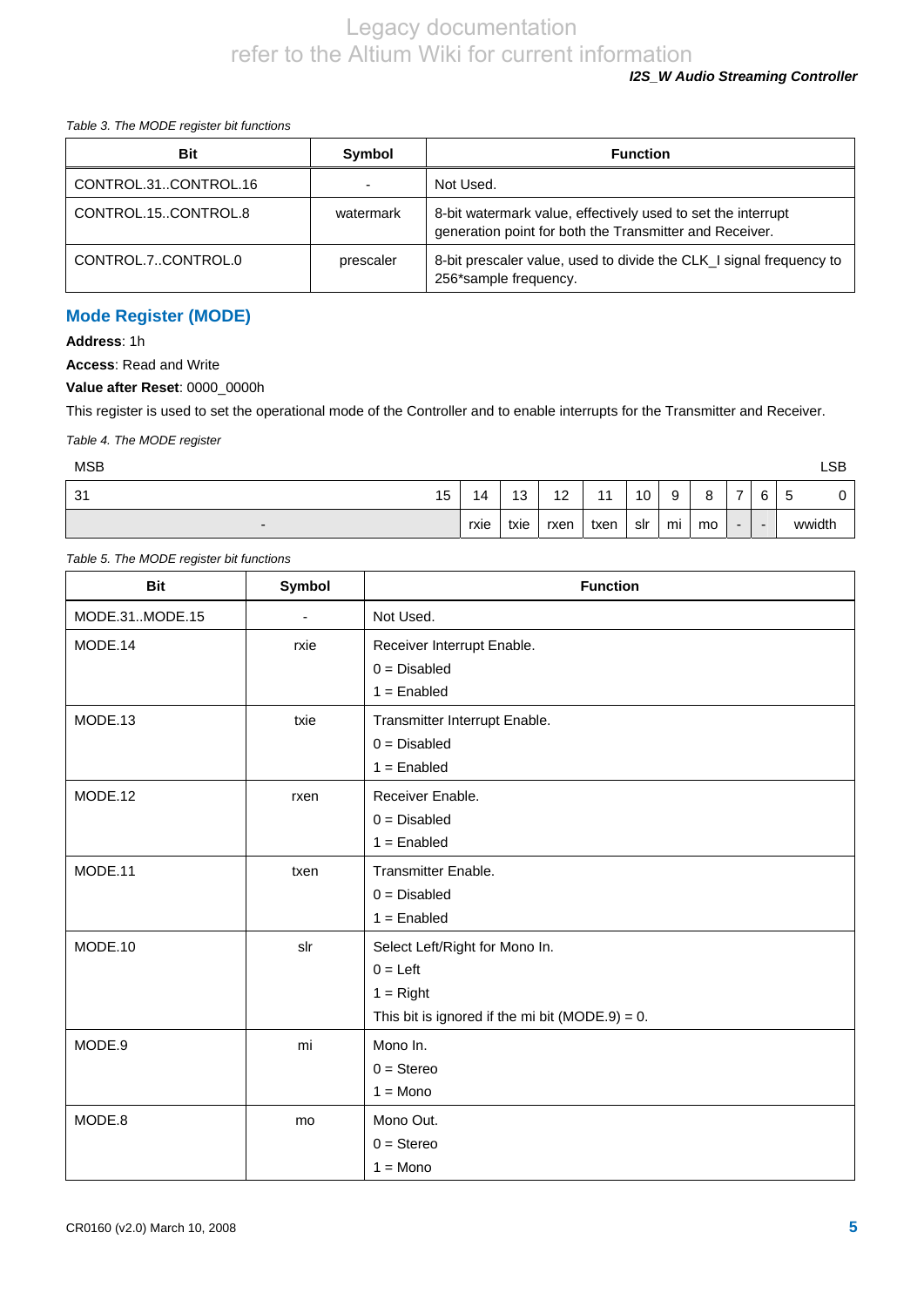### *I2S\_W Audio Streaming Controller*

| <b>Bit</b>   | Symbol | <b>Function</b>               |
|--------------|--------|-------------------------------|
| MODE.7MODE.6 | ۰      | Not Used                      |
| MODE.5MODE0  | wwidth | Word Width, Valid values are: |
|              |        | 16 (010000)                   |
|              |        | 20 (010100)                   |
|              |        | 24 (011000)                   |
|              |        | 32 (100000)                   |

### **Status Register (STATUS)**

#### **Address**: 2h

**Access**: Read only

#### **Value after Reset**: 0000\_0032h

This register is used to determine the current state of the Controller.

*Table 6. The STATUS register* 

| <b>MSB</b>               |        |     |     |             |      |        |        |     | LSB  |
|--------------------------|--------|-----|-----|-------------|------|--------|--------|-----|------|
| 31                       | O<br>o | -   | a   | -<br>∽<br>ັ |      | ⌒<br>ບ | ∽<br>- |     | ີ    |
| $\overline{\phantom{0}}$ |        | rxw | rxf | rxe         | rxlr | txw    | txf    | txe | txlr |

#### *Table 7. The STATUS register bit functions*

| <b>Bit</b>        | <b>Symbol</b> | <b>Function</b>                       |
|-------------------|---------------|---------------------------------------|
| STATUS.31STATUS.8 |               | Not Used.                             |
| STATUS.7          | rxw           | Receive FIFO Watermark state.         |
|                   |               | $0 = Watermark$ not reached           |
|                   |               | $1 = Watermark reached$               |
| STATUS.6          | rxf           | Receive FIFO Full state               |
|                   |               | $0 = Not Full$                        |
|                   |               | $1 = Full$                            |
| STATUS.5          | rxe           | Receive FIFO Empty state.             |
|                   |               | $0 = Not Empty$                       |
|                   |               | $1 =$ Empty                           |
| STATUS.4          | rxlr          | Receive FIFO Left/Right state.        |
|                   |               | $0 =$ Next data is from Left channel  |
|                   |               | $1 =$ Next data is from Right channel |
| STATUS.3          | txw           | Transmit FIFO Watermark state.        |
|                   |               | $0 = Watermark$ not reached           |
|                   |               | $1 = Watermark reached$               |
| STATUS.2          | txf           | <b>Transmit FIFO Full state</b>       |
|                   |               | $0 = Not Full$                        |
|                   |               | $1 = Full$                            |
| STATUS.1          | txe           | Transmit FIFO Empty state.            |
|                   |               | $0 = Not Empty$                       |
|                   |               | $1 =$ Empty                           |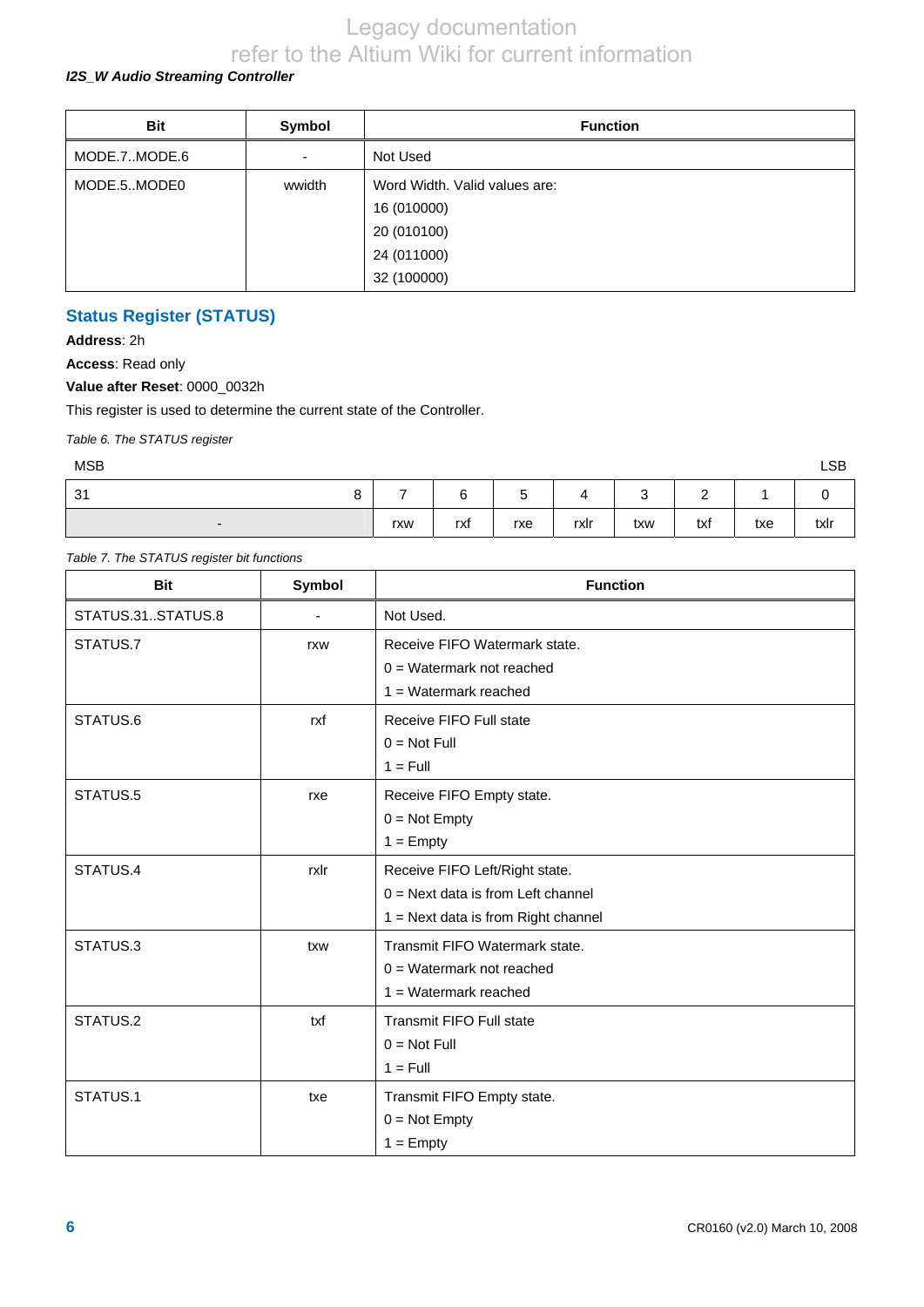<span id="page-6-0"></span>

| <b>Bit</b> | Symbol | <b>Function</b>                     |
|------------|--------|-------------------------------------|
| STATUS.0   | txlr   | Transmit FIFO Left/Right state.     |
|            |        | $0 =$ Next data is for Left channel |
|            |        | 1 = Next data is for Right channel  |

### **Data Register (DATA)**

**Address**: 3h

#### **Access**: Read and Write

This is not actually a register in the true sense of the word, but rather is a single address that is used to access the Transmit and Receive Buffers. Performing a Wishbone Write to the DATA address loads data directly into the Transmit Buffer.

Performing a Wishbone Read from the DATA address retrieves data directly from the Receive Buffer. If no data words are available in the Receive Buffer, the returned data is invalid. Otherwise, the retrieved data word is removed from the buffer, effectively freeing up space.

Provided you are performing a Write (WE\_I input High), you will access the Transmit Buffer. When performing a Read (WE\_I input Low) you will access the Receive Buffer.

### **Interrupt Generation**

The I2S\_W Controller has a single interrupt line (INT\_O) that is shared by both the Transmitter and Receiver sections. Interrupt generation is essentially determined by the value defined for watermark, in the Control register (CONTROL15..8).

The INT\_O signal is made active (taken High) under the following two circumstances:

- When there are less data words in the Transmit Buffer than the watermark value, the txw status flag (STATUS.3) will be set. An interrupt will only be generated provided the corresponding interrupt enable bit  $-\text{txie} - \text{is also set in the Mode}$ register (MODE.13).
- If the number of data words in the Receive Buffer exceeds the watermark value, the rxw status flag (STATUS.7) will be set. An interrupt will only be generated provided the corresponding interrupt enable bit  $-\text{rxi} = -\text{is also set in the Mode register}$ (MODE.14).

### **Transmitter and Receiver Reset**

The Transmitter section of the Controller can be reset in the following ways:

- Upon a global reset (RST\_I = '1')
- If the Transmitter Enable bit  $-\text{txen} \text{in}$  the Mode register (MODE.11) is cleared.

After a reset, the valid data in the Transmit FIFO will be cleared, the Transmit Shift register will be cleared (000000h) and the output on the SDO line will be '0'.

The Receiver section of the Controller can be reset in the following ways:

- Upon a global reset  $(RST_I = '1')$
- If the Receiver Enable bit  $r \times n in$  the Mode register (MODE.12) is cleared.

After a reset, the valid data in the Receive FIFO will be cleared and the Receive Shift register will also be cleared (000000h).

### **Word Width**

The word width can be configured, using bits 5..0 of the MODE register, to change the data transfer for the Controller between the following modes:

### **16 Bits (Right-Aligned)**

For transmission of data, the host processor writes a 32-bit value appearing on the DAT\_I bus. The upper 8-bits are ignored, with the remaining 24-bit data word (DAT\_I(23..0)) loaded into the head of the Transmit Buffer. The value sent out on the I<sup>2</sup>S bus will be:

TX\_FIFO(Tail)(15..0).

For reception of data, a 24-bit value will be loaded into the Receive Buffer. Bits 15..0 of this word will be the value received from the  $1^2$ S bus. The 32-bit value sent back to the host processor on the DAT\_O bus will be:

"SSSSSSSSSSSSSSSS" & RX\_FIFO(Tail)(15..0),

where S represents the sign bit  $- RX$  FIFO(Tail)(15).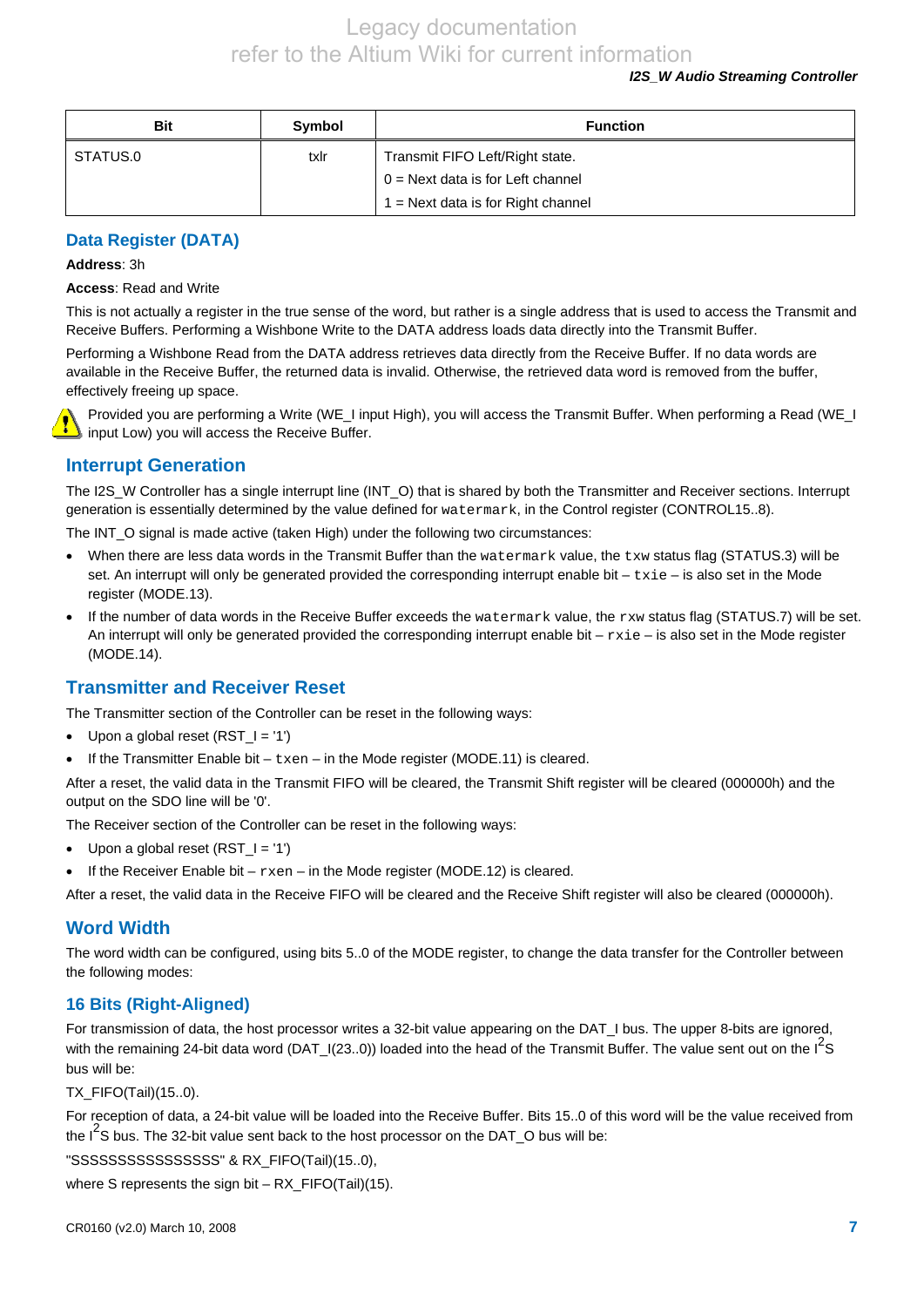### *I2S\_W Audio Streaming Controller*

### **20 Bits (Right-Aligned)**

For transmission of data, the host processor writes a 32-bit value appearing on the DAT\_I bus. The upper 8-bits are ignored, with the remaining 24-bit data word (DAT\_I(23..0)) loaded into the head of the Transmit Buffer. The value sent out on the I<sup>2</sup>S bus will be:

TX\_FIFO(Tail)(19..0).

For reception of data, a 24-bit value will be loaded into the Receive Buffer. Bits 19..0 of this word will be the value received from the  $I^2$ S bus. The 32-bit value sent back to the host processor on the DAT\_O bus will be:

"SSSSSSSSSSSS" & RX\_FIFO(Tail)(19..0),

where S represents the sign bit  $- RX$  FIFO(Tail)(19).

### **24 Bits (Right-Aligned)**

For transmission of data, the host processor writes a 32-bit value appearing on the DAT\_I bus. The upper 8-bits are ignored, with the remaining 24-bit data word (DAT\_I(23..0)) loaded into the head of the Transmit Buffer. The value sent out on the I<sup>2</sup>S bus will be:

TX\_FIFO(Tail).

For reception of data, the 24-bit value received from the  $1^2$ S bus will be loaded into the Receive Buffer. The 32-bit value sent back to the host processor on the DAT\_O bus will be:

"SSSSSSSS" & RX\_FIFO(Tail),

where S represents the sign bit - RX\_FIFO(Tail)(23).

### **24 Bits (Left-Aligned).**

The last mode is actually termed 32 bit mode. The lower 8 bits are all set to '0'.

For transmission of data, the host processor writes a 32-bit value appearing on the DAT\_I bus. The lower 8-bits are ignored, with the remaining 24-bit data word (DAT\_I(31..8)) loaded into the head of the Transmit Buffer. The value sent out on the I<sup>2</sup>S bus will be:

TX\_FIFO(Tail)

For reception of data, the 24-bit value received from the I<sup>2</sup>S bus will be loaded into the Receive Buffer. The value sent back to the host processor on the DAT\_O bus will be:

RX\_FIFO(Tail) & "00000000".

### **Clock Prescaler**

The prescaler value loaded into the Control register (CONTROL7..0) is used to set the Sample Rate as follows:

CLK\_I Sample Rate =  $$ prescaler \* 256

The frequency of the WS signal is equal to the Sample Rate. In one cycle of WS, one sample (left + right channel) can be transmitted.

The serial bit clock (SCK) is always at least 16, 20, or 24 times higher in frequency than the WS signal – depending on whether the configured Word Width is 16, 20, or 24/32 bits respectively. In reality, SCK is 16, 21, or 25 times the frequency of WS, due to the possible divider values in the core. These divider values also mean that SCK does not have a regular 50% duty-cycle.

The additional serial clock (ADCK) is always 256 times the frequency of WS, irrespective of the Word Width configured for the Controller. ADCK is simply an additional 'general purpose' clock signal. Some audio devices require such a signal – for example to clock digital filters in the ADC/DAC stages. Note that if the resulting frequency of ADCK is not the same as the frequency of clock required by the audio device, you will need to source your own clock signal from another part of your circuit.

When using the Controller in 16, 20 or 24 bit modes, the value read by the host processor is sign-extended, allowing negative values to remain negative when read as 32-bit values.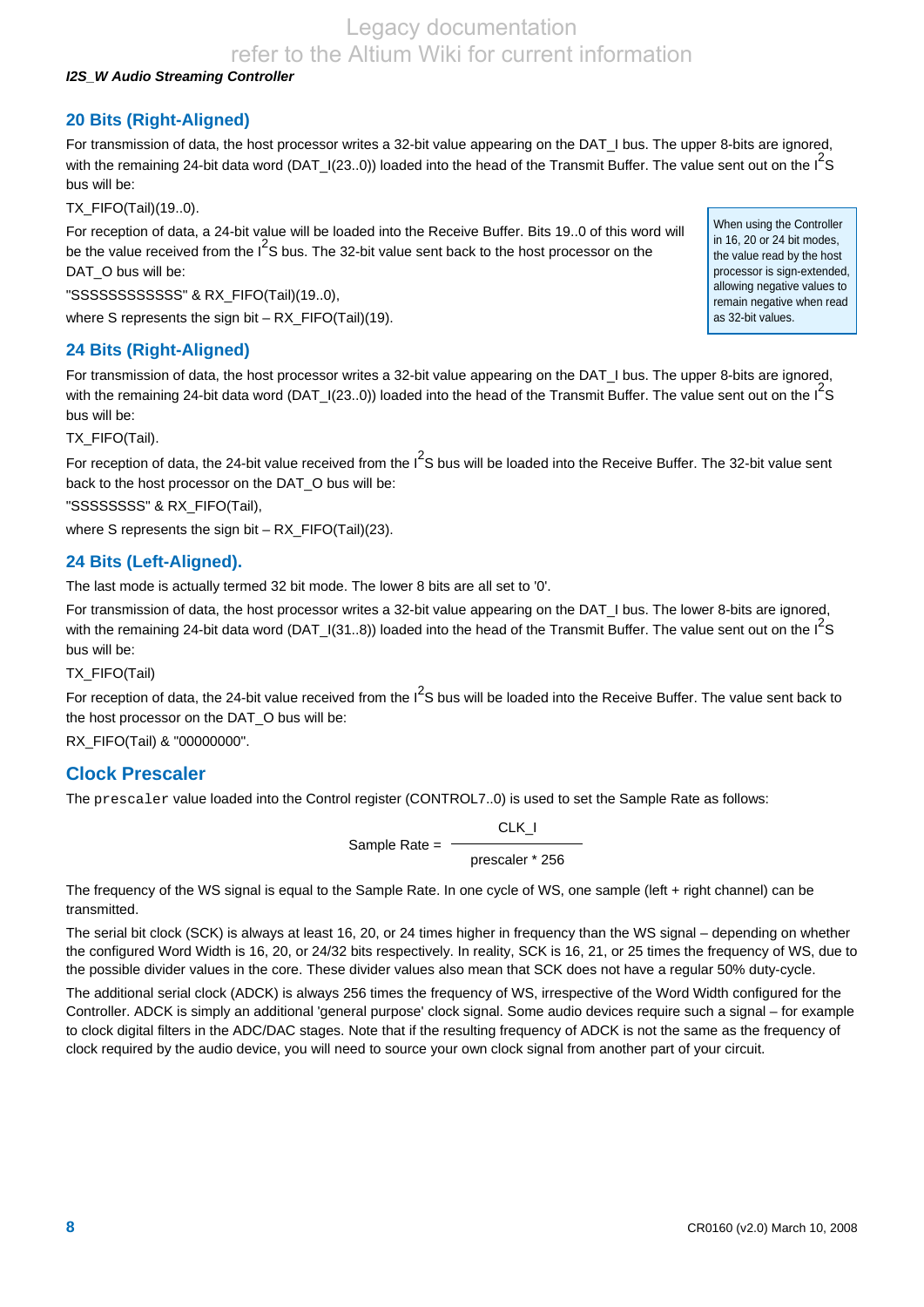### **Interfacing to a 32-bit Processor**

Figure 3 shows an example of how an I2S\_W device can be wired into a design that uses a 32-bit processor – in this case a TSK3000A. A configurable Wishbone Interconnect device (WB\_INTERCON) is used to simplify connection and also handle the word addressing – taking the 24-bit address line from the processor and mapping it to the 2-bit address line used to drive the I2S\_W.



*Figure 3. Example interfacing between a 32-bit processor (TSK3000A) and an I2S\_W Controller.* 

When configuring the WB\_INTERCON device – in particular the I2S\_W slave interface – ensure that the Address Bus Mode is set to Word Addressing –  $ADR_O(0) \leq ADR_I(1 \text{ or } 2)$ . As the I2S\_W's data bus width is 32-bit, the two lowest address bits are not connected to the slave device. ADR\_I(2) of the master is mapped to ADR\_O(0) of the slave, providing sequential word addresses (or addresses at every 4 bytes). Bits 3..2 of the output address line from the host processor (IO\_ADR\_O) are therefore mapped, through the WB\_INTERCON, to bits 1..0 of the I2S\_W's input address line (ADR\_I).

The actual 24-bit address sent out from the processor on its IO\_ADR\_O line is therefore constructed as follows:

I2S\_W Base Address + (Internal Register Address & "00")

The Base Address for the I2S\_W Controller is specified as part of the peripheral's definition when adding it as a slave to the Wishbone Interconnect. For example, if the base address entered for the device is 100000h (mapping it to address FF10\_0000h) in the processor's address space), and you want to write to the Mode register (MODE) with address 1h, the value entered on the processor's IO\_ADR\_O line would be:

#### 100000h + 4h = 100004h

For further information on the Wishbone Interconnect, refer to the *WB\_INTERCON Configurable Wishbone Interconnect* core reference.

For further information on the TSK3000A processor, refer to the *TSK3000A 32-bit RISC Processor* core reference. Similar references can be found for other 32-bit processors supported by Altium Designer, by using the lower section of the **Knowledge Center** panel and navigating to the *Documentation Library » Embedded Processors and Software Development » FPGA Based and Discrete Processors* section.

The following example project includes an I2S\_W Controller device: \Examples\NB2DSK1 Examples\DSF I2S Audio\DSF\_I2S\_Audio.PrjFpg.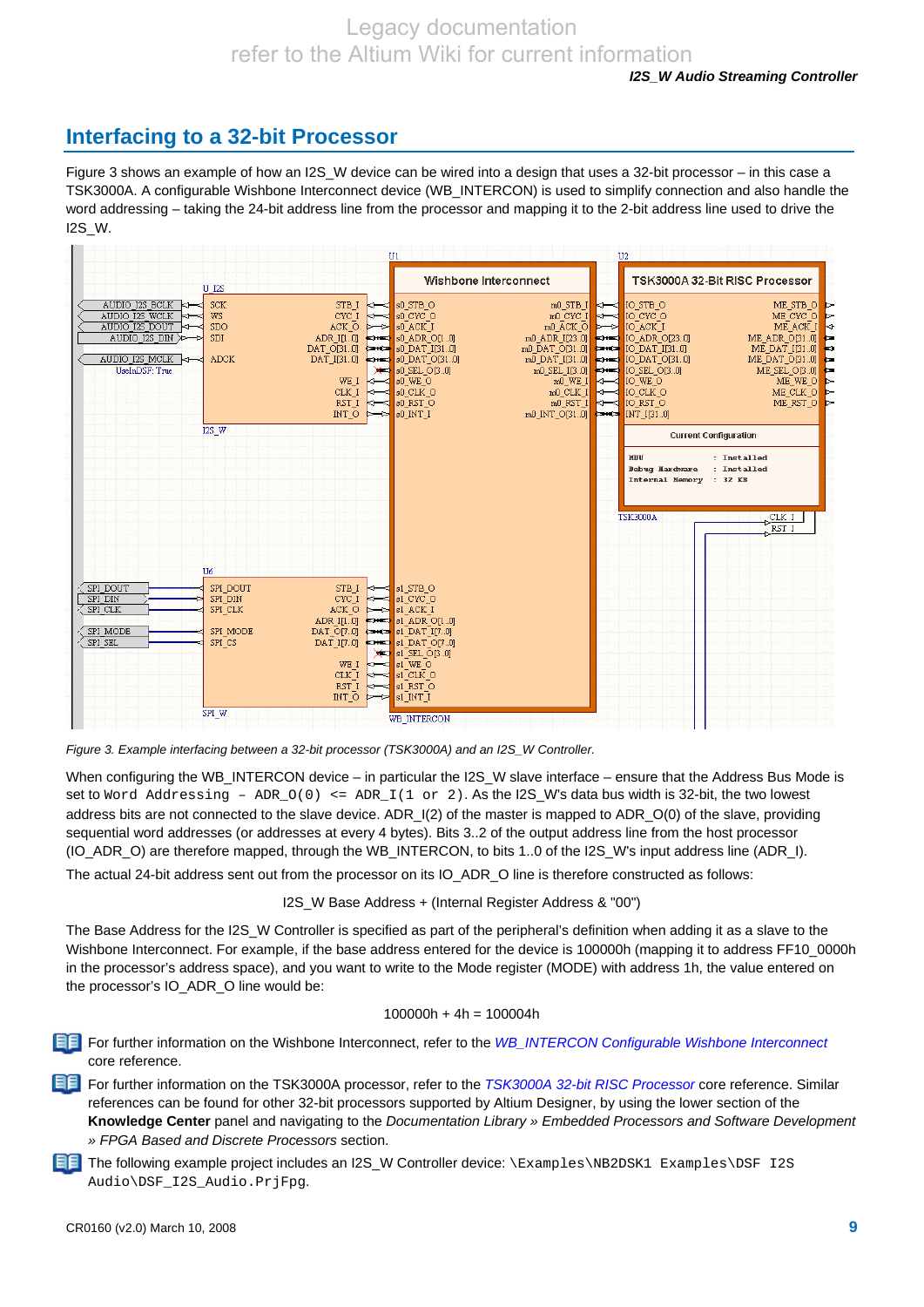### *I2S\_W Audio Streaming Controller*

### **Host to Controller Communications**

Communications between a 32-bit host processor and the I2S\_W Controller are carried out over a standard Wishbone bus interface. The following sections detail the communication cycles involved between Host and Controller for writing to/reading from the internal registers.

### **Writing to an Internal Register**

Data is written from the host processor to an internal register in the I2S\_W Controller, in accordance with the standard Wishbone data transfer handshaking protocol. The write operation occurs on the rising edge of the CLK\_I signal and can be summarized as follows:

- The host presents the required 24-bit address based on the register to be written on its IO\_ADR\_O output and valid data on its IO\_DAT\_O output. It then asserts its IO\_WE\_O signal, to specify a write cycle
- The I2S\_W receives the 2-bit address on its ADR\_I input and, identifying the addressed register, prepares to receive data into that register
- The host asserts its IO\_STB\_O and IO\_CYC\_O outputs, indicating that the transfer is to begin. The I2S\_W, which monitors its STB\_I and CYC\_I inputs on each rising edge of the CLK\_I signal, reacts to this assertion by latching the data appearing at its DAT\_I input into the target register and asserting its ACK\_O signal – to indicate to the host that the data has been received
- The host, which monitors its IO\_ACK\_I input on each rising edge of the CLK\_I signal, responds by negating the IO\_STB\_O and IO\_CYC\_O signals. At the same time, the I2S\_W negates the ACK\_O signal and the data transfer cycle is naturally terminated.

Remember that when writing to the Data register, you are actually loading a value directly into the Transmit Buffer. The value loaded will depend on the configured Word Width for the Controller, as specified in the Mode register (MODE5..0):

- $-$  16, 20, 24 bit DAT\_I(23..0)
- 32 bit DAT I(31..8).

### **Reading from an Internal Register**

Data is read from an internal register in accordance with the standard Wishbone data transfer handshaking protocol. The read operation, which occurs on the rising edge of the CLK\_I signal, can be summarized as follows:

- The host presents the required 24-bit address based on the register to be read on its IO\_ADR\_O output. It then negates its IO\_WE\_O signal, to specify a read cycle
- The I2S\_W receives the 2-bit address on its ADR\_I input and, identifying the addressed register, prepares to transmit data from the selected register
- The host asserts its IO\_STB\_O and IO\_CYC\_O outputs, indicating that the transfer is to begin. The I2S\_W, which monitors its STB\_I and CYC\_I inputs on each rising edge of the CLK\_I signal, reacts to this assertion by presenting the valid data on its DAT\_O output and asserting its ACK\_O signal – to indicate to the host that valid data is present
- The host, which monitors its IO\_ACK\_I input on each rising edge of the CLK\_I signal, responds by latching the data appearing at its IO\_DAT\_I input and negating the IO\_STB\_O and IO\_CYC\_O signals. At the same time, the I2S\_W negates the ACK\_O signal and the data transfer cycle is naturally terminated.

Table 8 summarizes the 'make-up' of the 32-bit data word that is read back from each register.

*Table 8. Values read from internal registers during a read.* 

| <b>Internal Register</b> | Value presented to host processor                 |
|--------------------------|---------------------------------------------------|
| <b>CONTROL</b>           | "000000000000000000" & CONTROL(150)               |
| <b>MODE</b>              | "00000000000000000" & MODE(148) & "00" & MODE(50) |
| <b>STATUS</b>            | "00000000000000000000000000000" & STATUS(70)      |

Remember that when reading from the Data register, you are actually retrieving a value directly from the Receive Buffer. The value presented to the host processor depends on the configured Word Width – see the section *[Word Width](#page-6-0)*.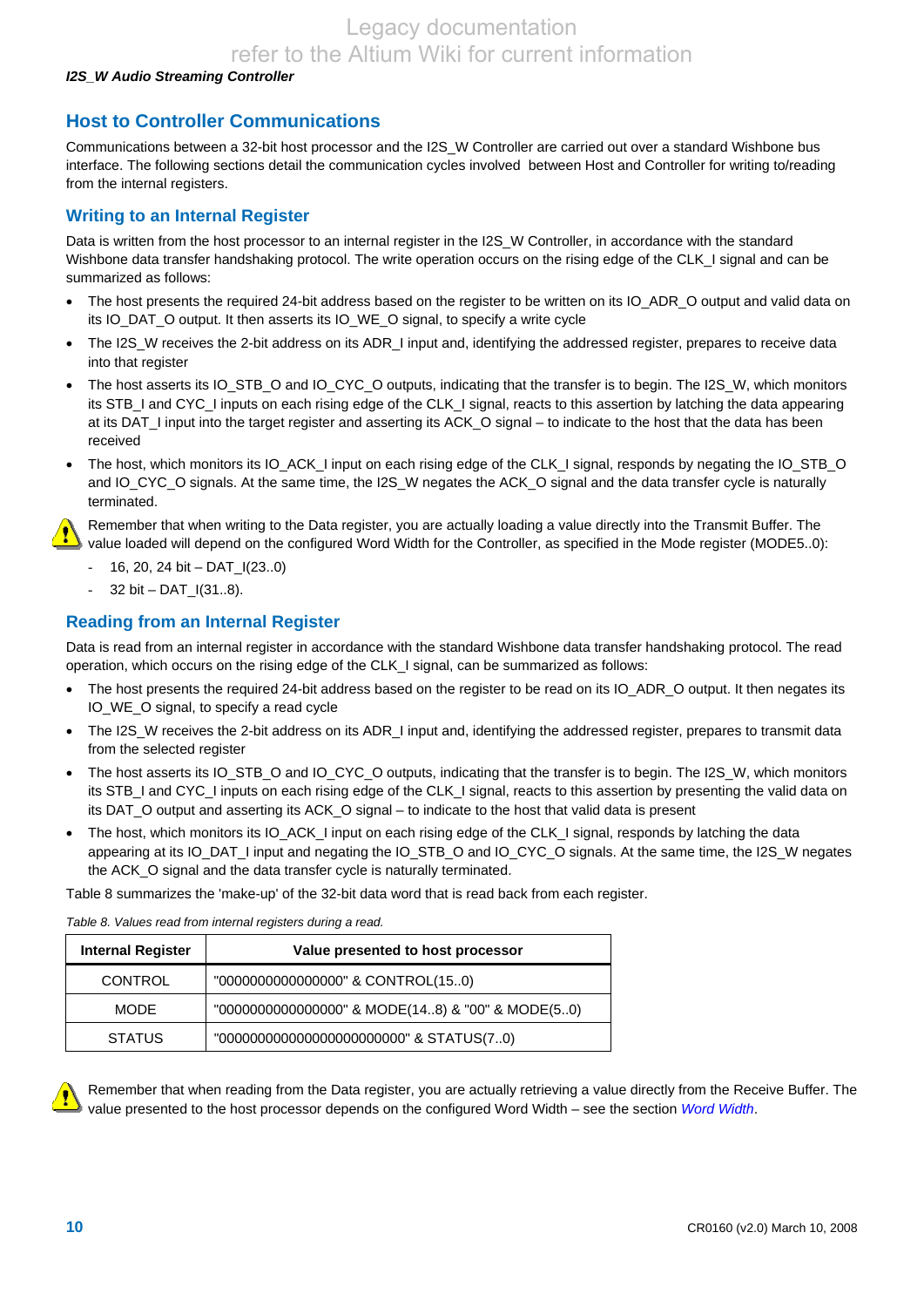#### *I2S\_W Audio Streaming Controller*

### **Operational Overview**

### **Initialization**

After an external reset, you will need to initialize the I2S\_W Controller. This should be carried out in accordance with design requirements and can include:

- Loading the required values for the watermark and prescaler to the Control register.
- Setting the desired word width in the Mode register.
- Setting the Controller to operate in Mono using bits 10..8 in the Mode register. By default, the Controller will be reset to operate in Stereo mode.
- Enabling Transmitter and/or Receiver interrupts in the Mode register (MODE.13 and MODE.14 respectively).
- Enabling the Transmitter and Receiver by setting bits 11 and 12 in the Mode register respectively. This step should be carried out last in order that the Controller be fully configured to operate as required before data is transmitted and/or received.

### **Data Transmission**

Provided the Transmitter is enabled, the I2S W will start sending data as soon as it is available in the Transmit Buffer and the clock signals (SCK, WS) are ready.

The next data word in the Transmit Buffer is loaded into the Transmit Shift register. Depending on the configured word width, the 16, 20 or 24 bits of data are then shifted out onto the SDO line on each rising edge of SCK – MSB first.

Transmit Buffer, or if the Transmitter is disabled, the SDO line will remain '0'.

If, when transmitting in Mono (mo bit in Mode register is High), the Transmit Buffer becomes empty, the last sample is repeated until new data is available. This ensures that the target device avoids receiving a "click".

If transmitting in Stereo (mo bit Low) and the Transmit Buffer becomes empty, the "click" is avoided by repeating transmission of the last two samples – Left and Right channels – until new data is available.

### **Why MSB First?**

Serial data is transmitted in two's complement, with the most significant bit sent first. The reason for sending the data MSB first is because the target Receiver may be configured with a different Word Width to the I2S\_W's Transmitter. Sending the MSB first solves the following two scenarios:

- When the target Receiver's Word Width is greater than that of the I2S\_W, the missing bits are simply set to zero, internally, by the Receiver.
- When the target Receiver's Word Width is less than that of the I2S\_W, the bits after the LSB are simply ignored.

### **Data Reception**

Provided the Receiver is enabled, the I2S\_W will start receiving data as soon as the connected remote device sends it.

The 16, 20 or 24 bits of data sent from the remote device's transmitter are read into the Receive Shift register on each rising edge of SCK. Once all bits in a data word are fully received, it is loaded into the Receive Buffer.

### **Importance of WS**

The WS line not only indicates the channel (Left or Right) being transmitted but is also used to provide effective delimiting between data words. The Transmitter always sends the MSB of the next data word one clock period (of SCK) after WS changes, allowing time for the remote device to:

- Derive synchronize timing for transmission of serial data from its Transmitter section
- Allow the remote device's Receiver to distinguish between the end of one data word and the start of the next.

As the WS signal is generated by the I2S W (as Bus Master), the required synchronized timing for the Controller's Receiver section is also derived using this signal, so that the data from the remote device's Transmitter can be received correctly.

One other point to note is that the data channels – Left and Right – are multiplexed, with WS being the selection control. Data is therefore sent in the following fashion:

Right Channel (WS=1) > Left Channel (WS=0) > Right Channel (WS=1) > ...

If the Receiver is disabled, incoming data is ignored.